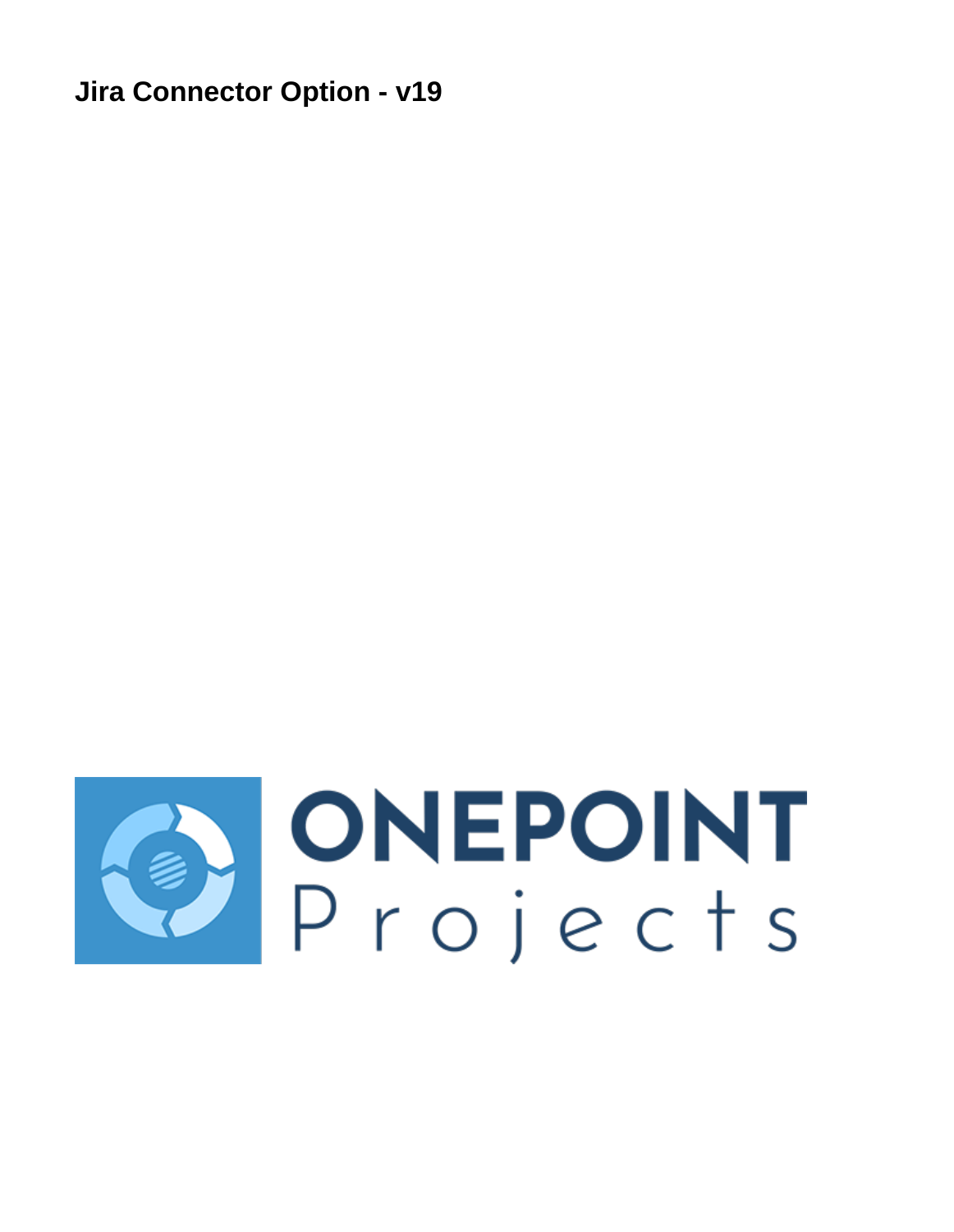Copyright 2020 ONEPOINT Projects GmbH. All rights reserved.

ONEPOINT Projects, Version 19

ONEPOINT Informationslosungen and the ONEPOINT Logo are registered trademarks, ONEPOINT Projects is a trademark of ONEPOINT Projects GmbH.

All company and product names mentioned are trademarks of their respective owners as far as registered.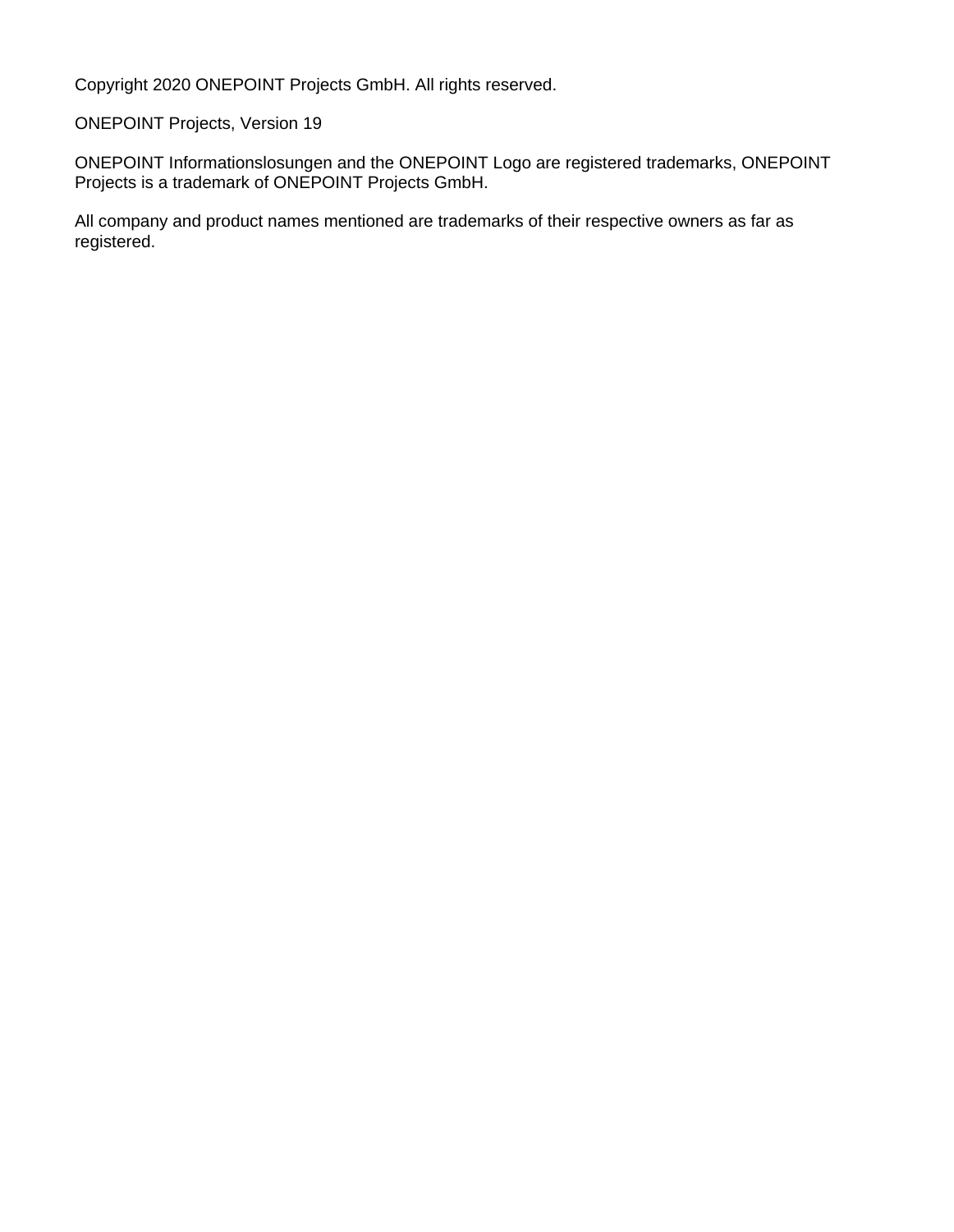The optional module "Jira Connector" allows to import projects from Atlassian's Jira into "ONEPOINT Projects Enterprise Server"-edition to automatically synchronize changes entered on Jira-side.

New tools or tool-groups which get enabled by this module:

• The tool "External Apps" will appear inside the System Settings in the tool group "ADMINISTRATE" to allow establishing the connection to the Jira-server (Can only be accessed by users with the access level "System")

## **Contents**

- [1. Prerequirements](#page-3-0)
	- [1.1. For "Enterprise Server"-installations](#page-3-1)
	- [1.2. For your Jira-instance](#page-3-2)
	- [1.3. Make sure that Jira will accept remote API calls \(only relevant for Jira 6\)](#page-4-0)
	- [1.4. Plugin Installation](#page-4-1)
		- [1.4.1. Installation through Atlassian's Marketplace](#page-4-2)
		- [1.4.2. Manual Upload of the Jira-plugin](#page-4-3)
	- [1.5. Enable the connection in "External Apps"](#page-5-0)
- [2. "Jira linked projects"](#page-7-0)
	- [2.1. Jira Mappings](#page-8-0)
		- [2.1.1. Status Mappings](#page-8-1)
		- [2.1.2. Issue Type Mappings](#page-8-2)
			- [2.1.2.1. Excluding Issue Types from the synchronization](#page-8-3)
		- [2.1.3. Priority Mappings](#page-9-0)
		- [2.1.4. Custom Field Mappings](#page-9-1)
			- [2.1.4.1. Synchronization of markdown formatting](#page-10-0)
	- [2.2. Projects of kind "Jira"](#page-10-1)
		- [2.2.1. To create a project of kind "Jira"](#page-11-0)
		- [2.2.2. Sort-order of "Sprints" and "Tasks"](#page-11-1)
		- [2.2.3. Start- and finish-dates of "Sprints"](#page-11-2)
		- [2.2.4. Public levels when using projects of kind "Jira", combined with the "Program](#page-12-0)  [Management Option"](#page-12-0)
	- [2.3. Projects of kind "Traditional"](#page-12-1)
		- [2.3.1. Active Assignments](#page-13-0)
		- [2.3.2. Active Work Package Title and Description](#page-13-1)
		- [2.3.3. Asynchronous check-in](#page-14-0)
		- [2.3.4. Draft work packages](#page-14-1)
		- [2.3.5. Manager Estimations](#page-14-2)
		- [2.3.6. Surrogates and the hierarchy of tasks](#page-14-3)
- [3. Resource-Assignments for Jira-Projects](#page-15-0)
	- [3.1. Automatic Resource-Assignments](#page-15-1)
	- [3.2. The "Jira Username" property of resources](#page-16-0)
- [4. Advanced Configuration Options](#page-17-0)
	- [4.1. Connecting to Jira via HTTPS](#page-17-1)
	- [4.2. Forwarding the URL of your "ONEPOINT Projects"-server to Jira](#page-18-0)
	- [4.3. Configuring the Jira timeout](#page-18-1)
- [5. Appendix](#page-18-2)
	- [5.1. Enable increased logging for the plugin](#page-18-3)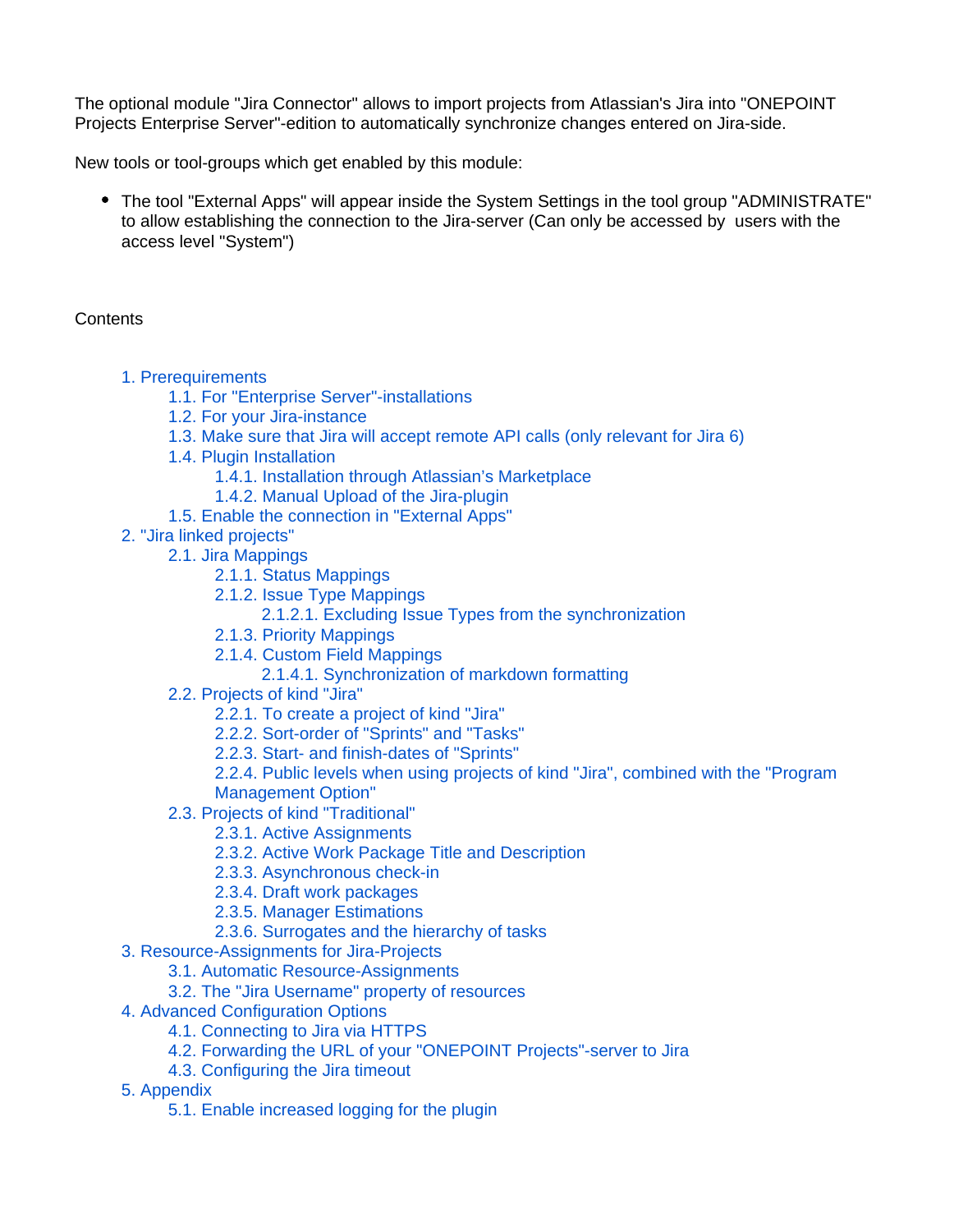# <span id="page-3-0"></span>1. Prerequirements

# <span id="page-3-1"></span>1.1. For "Enterprise Server"-installations

- Both, the "ONEPOINT Projects" and Atlassian's "Jira" web-applications must be hosted by separate Tomcat-installations (Libraries required by Jira for Tomcat are known to lead to conflicts)
- If you need to connect to Jira using a secure "HTTPS"-connection or using an additional webserver in front of "Tomcat", you might need to alter the configuration like described in the last chapter at the end of this document
- Make sure that the port the "ONEPOINT Projects" web-application will use to access your Jirainstallation does not get blocked by a firewall or similar

# <span id="page-3-2"></span>1.2. For your Jira-instance

- Jira version 6.0 or later is required for locally installed instances.
- The user-account in Jira which will be used for the connection between ONEPOINT Projects and Jira will need some permissions in Jira, which can be easily granted by adding the user to the following groups:
	- 1. "jira-administrators": Most easy way to ensure that the ONEPOINT account has all necessary permissions
	- 2. "jira-developers": Simplifies getting Jira users from Jira projects.
	- 3. "jira-users": Your user-account will most likely already be part of this group
- Alternatively, it is also possible to grant the corresponding user the following permissions manually in Jira:
	- Browse Projects
	- Assignable User
	- Assign Issues
	- Close Issues
	- Create Issues
	- Delete Issues
	- Edit Issues
	- Modify Reporter
	- Move Issues
	- Resolve Issues
	- Schedule Issues
	- Transition Issues
	- Add Comments
	- Delete All Comments
	- Edit All Comments
	- Create Attachments
	- Delete All Attachments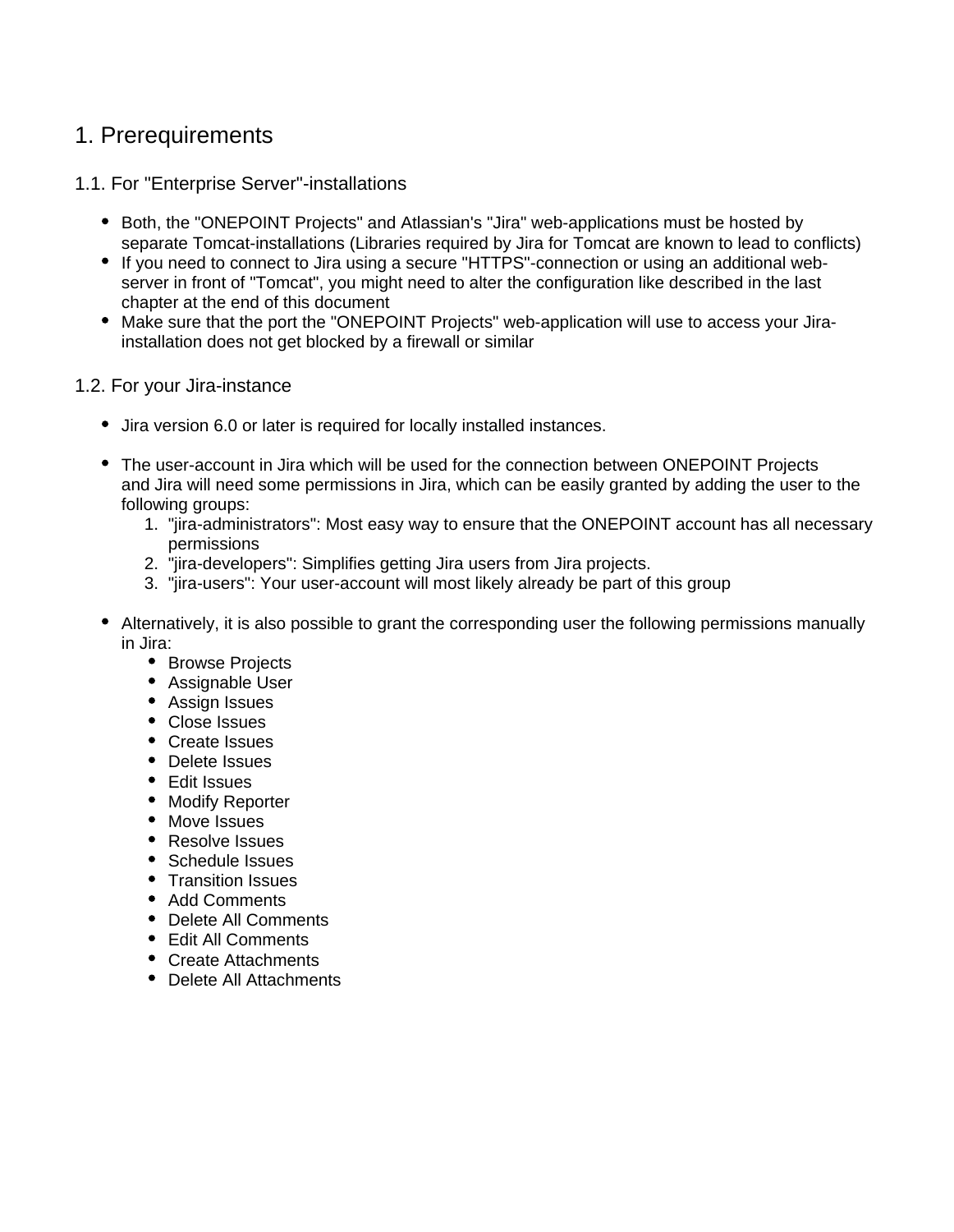<span id="page-4-0"></span>1.3. Make sure that Jira will accept remote API calls (only relevant for Jira 6)

To allow the "ONEPOINT Projects"-server to connect, Jira must be configured to listen to "remote API calls":

- 1. Sign on to your Jira-server with a user-account that owns administrative permissions
- 2. Click "Administration" in the upper right corner
- 3. From the pull-down menu "System", select the first item "General Configuration"
- 4. In the section "Options", you will find the setting "Accept remote API calls"

Please make sure that this setting is enabled. To alter the setting, click the button "Edit Configuration" below

## <span id="page-4-1"></span>1.4. Plugin Installation

To allow real-time synchronization of changes made in your local Jira instance, a plugin must be installed on Jira-side.

Note that when using a Jira Cloud instance, this plugin will not be available. Instead, a webhook will be used to provide the same functionality for the synchronization. When initially testing the connection to your Jira Cloud instance, the creation of this webhook will either be done automatically or if that is not possible due to e.g. insufficient permissions, detailed steps will be provided describing the manual creation of this webhook.

## <span id="page-4-2"></span>**1.4.1. Installation through Atlassian's Marketplace**

The easiest way to install our "Jira Connector"-plugin is to access Atlassian's Marketplace for Jira and installing the "Project & Portfolio Management for Jira"-add-on.

## <span id="page-4-3"></span>**1.4.2. Manual Upload of the Jira-plugin**

- 1. Sign on to your Jira-server with a user-account that owns administrative permissions
- 2. Navigate to the "Plugin/Add-on"-administration
- 3. If you do not yet see a button labeled "Upload Plugin" or "Upload add-on" you might need to select the tab "Install" or click "Manage Add-ons"
- 4. Now click the button labeled "Upload Plugin" or "Upload add-on"
- 5. Click the "Browse"-button and select the file "onepoint-PROJECTS-Connector-3.1.1.jar" which can be found in the folder "jira\_plugin" of our software-distributions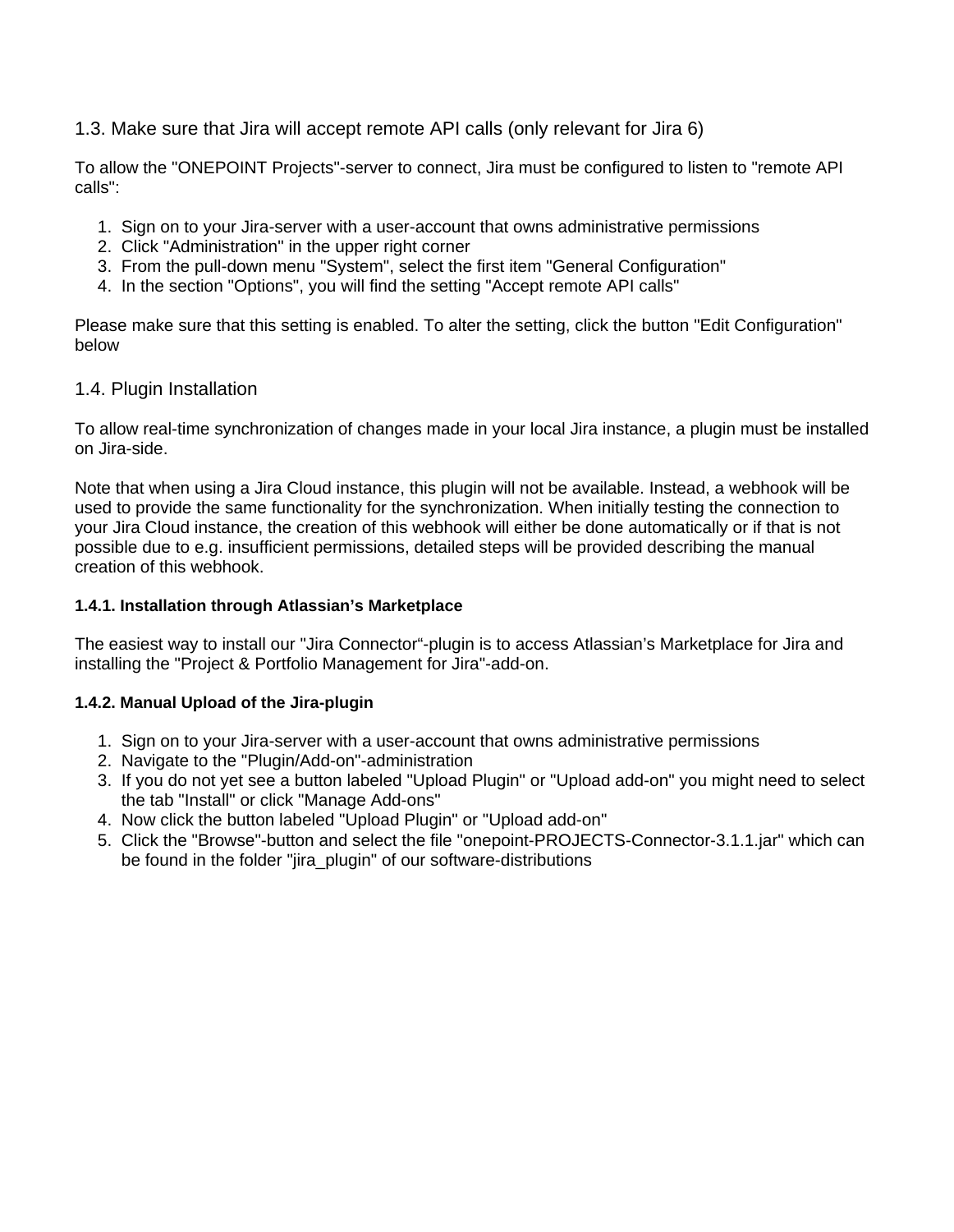## <span id="page-5-0"></span>1.5. Enable the connection in "External Apps"

- 1. Sign in to your ONEPOINT Projects-instance using a system-level user like the default "Administrator" user-account
- 2. Click the tool-shaped button in the upper right corner to open the system settings of ONEPOINT **Projects**
- 3. Select the tool "External Apps" inside the tool-group "ADMINISTRATE"
- 4. Enter your Jira connection settings by clicking on the "Jira URL" field. Jira cloud support can be enabled via the "Instance on Jira Cloud" checkbox
- 5. It is highly recommended that you test your Jira connection by clicking the "Test" button in the "Jira Connection Settings" dialog or on the main toolbar
- 6. Click the "Enable Jira"-checkbox

## **No tool "External Apps"?**

If the tool "External Apps" is not visible then the "Jira Connector Option" is not activated for your server or your account.

# **API Token for Jira Cloud instances**

For Jira Cloud instances, the user password can not be used for connections to the API and instead you will have to generate an API Token for the authentication. Details can be found at:<https://confluence.atlassian.com/cloud/api-tokens-938839638.html>

Afterwards all fields in the tool "External Apps" will allow you to enter the connection-parameters:

| <b>Instance</b>                                       | It is possible to connect ONEPOINT Projects to multiple Jira instances.<br>Each Jira instance is configurable separately inside "External Apps" and<br>can be selected in the drop-down menu "Instance" afterwards. When<br>linking a ONEPOINT project to a Jira project, all projects from both<br>instances are selectable afterwards. |  |
|-------------------------------------------------------|------------------------------------------------------------------------------------------------------------------------------------------------------------------------------------------------------------------------------------------------------------------------------------------------------------------------------------------|--|
| <b>Description</b>                                    | A description of the Jira instance can be entered inside the corresponding<br>field.                                                                                                                                                                                                                                                     |  |
| <b>Jira URL</b>                                       | The URL to your Jira-server, for example "https://my.jira.server/jira",<br>without "/secure/Dashboard.jspa" or similar.                                                                                                                                                                                                                  |  |
| Jira Username                                         | The Jira-account's user-name that will be used to retrieve data from Jira.                                                                                                                                                                                                                                                               |  |
| Jira Password                                         | The password or API token for the user-account entered above.                                                                                                                                                                                                                                                                            |  |
| <b>Synchronize Jira</b><br>worklogs<br>(timetracking) | This checkbox enables the automatic creation of work records according to<br>logged work in Jira for all linked projects in ONEPOINT.                                                                                                                                                                                                    |  |
| <b>Enable Jira two-</b><br>way<br>synchronization     | This checkbox is enabled by default. In case you only want to create<br>projects with kind "Jira", it is possible to deactivate the two-way-<br>synchronization by disabling this checkbox.                                                                                                                                              |  |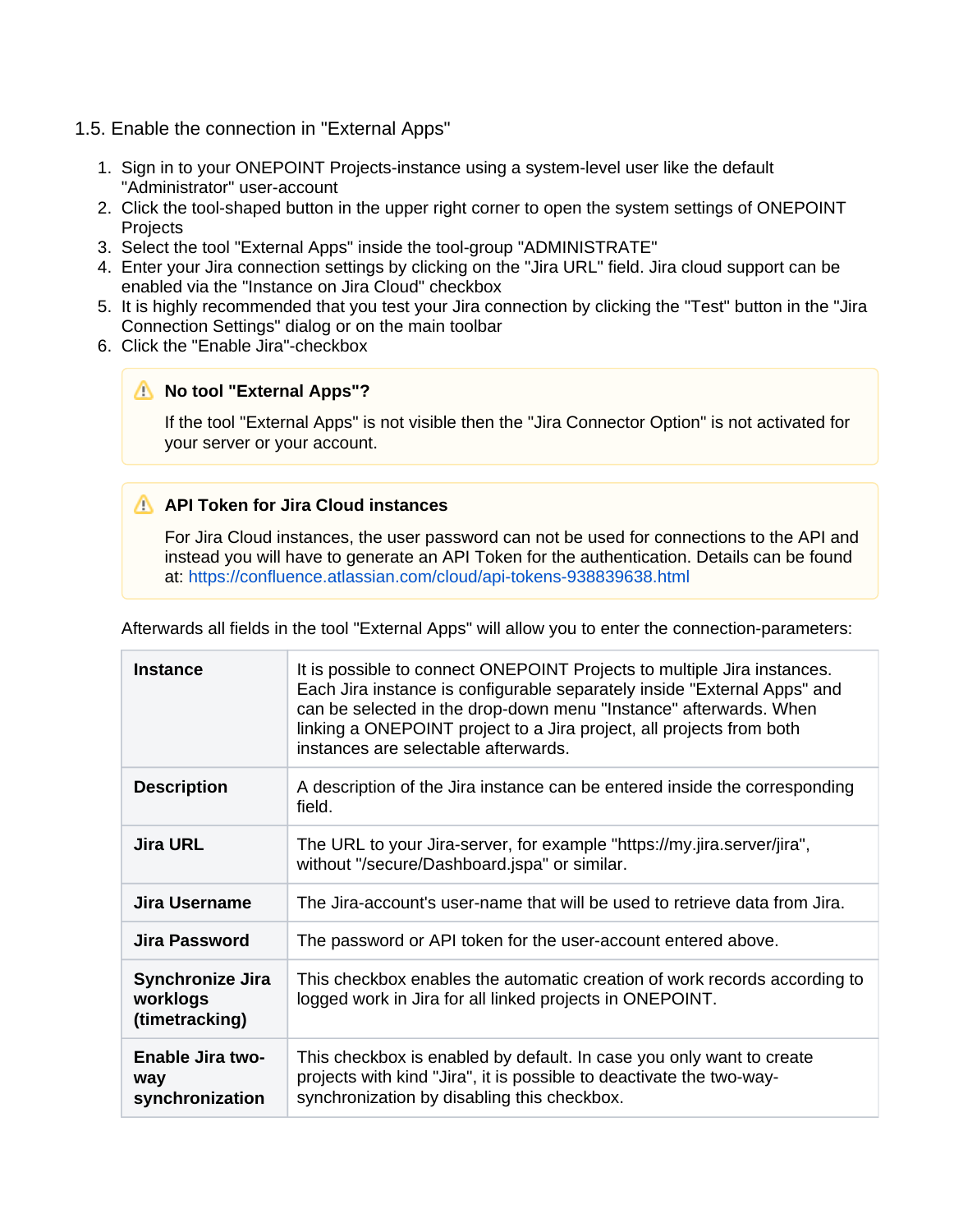| <b>Show issue</b><br>number in<br>activity lists      | If you would like that the Jira keys are visible inside the activity lists in<br>ONEPOINT Projects, enable this checkbox. Afterwards the<br>corresponding Jira key of the issue is visible inside the tab "Planning<br>/Activity List" and the issue can be accessed through this key. |  |
|-------------------------------------------------------|----------------------------------------------------------------------------------------------------------------------------------------------------------------------------------------------------------------------------------------------------------------------------------------|--|
| <b>Public Activity</b><br>Levels for Jira             | Depending on the entered outline level, the synchronized work packages<br>of projects with kind "Jira" are public by default. The outline level can be<br>set to "None", "All" or to a specific level (1st Level etc.).                                                                |  |
| Synchronization<br>must not delete<br>objects in Jira | If this checkbox is enabled, deleting work packages of projects which are<br>linked to Jira, does not have any impact of the issue on Jira side.                                                                                                                                       |  |
| <b>Use Wiki</b><br><b>Renderer for</b><br>Jira fields | The formatting of the following default fields can now also be synchronized<br>to ONEPOINT or Jira: "Issue: Description", "Issue: Comment", "Log Work:<br>Description" and "Project: Description". More details can be found in<br>chapter 2.1.4.1.                                    |  |
| Jira event poll<br>interval<br>(seconds)              | This is the interval which ONEPOINT Projects uses to ask Jira for<br>changes. 30 seconds is the recommended value from ONEPOINT Projects.                                                                                                                                              |  |
| Instance full<br>sync schedule<br>(UTC)               | This field can be used for configuring the daily sync. If this field is left<br>empty, the " <jira-trigger>" from the configuration file or the default setting<br/>at 8am every day is used.</jira-trigger>                                                                           |  |
| Last full sync<br>start / finish                      | These fields display the duration of the last full sync.                                                                                                                                                                                                                               |  |

## **Establishing the connection between ONEPOINT Projects and Jira**

If the parameters are fine and the connection can be established, the "Status Mappings"-, "Issue Type Mappings"- and "Priority Mappings"-tables will get filled automatically with the values of your corresponding Jira-instance. Afterwards you can choose the corresponding values on ONEPOINT-side.

If the connection does not get updated although it should be possible, please check the logfiles "atlassian-jira.log" of your Jira-server for errors or contact our support-team.

# **Jira Worklog-synchronization**

If you need your tracked efforts to be synchronized from Jira to ONEPOINT Projects, please enable the checkbox "Synchronize Jira worklogs (timetracking)".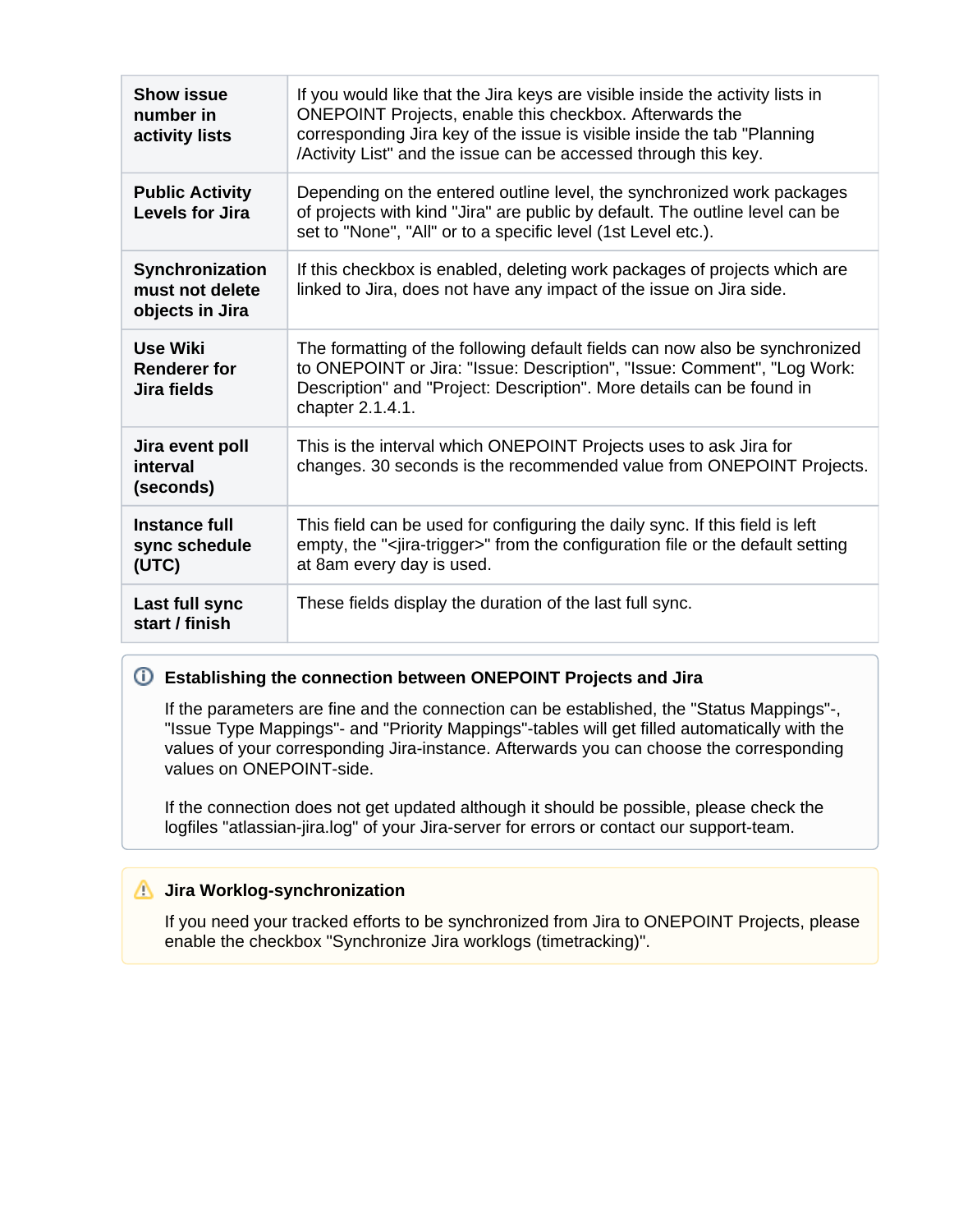# <span id="page-7-0"></span>2. "Jira linked projects"

First of all, we would like to provide an overview of how the integration works. There are two different types of Jira linked projects, aggregated (methodology "Jira") and executed (methodology "Traditional") projects. In the following comparison chart you will find a details about these two projects:

| <b>Processes</b> | <b>Kind Jira Project (Aggregated)</b>                                                                                                                                                                                                                                                                                                                                                                                                                                                                                                                                                                                                                                                                                                                                          | <b>Kind Traditional Project (Executed)</b>                                                                                                                                                                                                                                                                                                                                                                                                                                                                                                                                                                                                                                                                                                                                                                                                                                                                                                                                                                                                                                                                                                                                                                                                                                                                                                     |
|------------------|--------------------------------------------------------------------------------------------------------------------------------------------------------------------------------------------------------------------------------------------------------------------------------------------------------------------------------------------------------------------------------------------------------------------------------------------------------------------------------------------------------------------------------------------------------------------------------------------------------------------------------------------------------------------------------------------------------------------------------------------------------------------------------|------------------------------------------------------------------------------------------------------------------------------------------------------------------------------------------------------------------------------------------------------------------------------------------------------------------------------------------------------------------------------------------------------------------------------------------------------------------------------------------------------------------------------------------------------------------------------------------------------------------------------------------------------------------------------------------------------------------------------------------------------------------------------------------------------------------------------------------------------------------------------------------------------------------------------------------------------------------------------------------------------------------------------------------------------------------------------------------------------------------------------------------------------------------------------------------------------------------------------------------------------------------------------------------------------------------------------------------------|
| Properties       | one-way-synchronization<br>from Jira to ONEPOINT<br>planning and execution in Jira,<br>٠<br>controlling in ONEPOINT                                                                                                                                                                                                                                                                                                                                                                                                                                                                                                                                                                                                                                                            | two-way-synchronization<br>controlling in ONEPOINT and execution in<br>Jira, planning on both sides depending on the<br>department (project manager will most likely<br>work in ONEPOINT whereas the IT and<br>technical departments will work in Jira)                                                                                                                                                                                                                                                                                                                                                                                                                                                                                                                                                                                                                                                                                                                                                                                                                                                                                                                                                                                                                                                                                        |
| Creation         | Create a ONEPOINT project with<br>kind "Jira" and link it to a<br>corresponding Jira project or fix<br>version.                                                                                                                                                                                                                                                                                                                                                                                                                                                                                                                                                                                                                                                                | Create a ONEPOINT project with methodology<br>"Traditional" and link it to a corresponding Jira<br>project or fix version.                                                                                                                                                                                                                                                                                                                                                                                                                                                                                                                                                                                                                                                                                                                                                                                                                                                                                                                                                                                                                                                                                                                                                                                                                     |
| Workflow         | The issues will be created with or<br>without fix versions in Jira. When<br>the ONEPOINT project gets linked<br>to the Jira project, all issues will be<br>synchronized immediately to the<br>planning in ONEPOINT Projects.<br>The issues are sorted below their<br>fix versions and all issues without<br>fix version appear at the end of the<br>planning. Tasks, like tracking work,<br>creating comments and<br>attachments have to be done<br>in Jira and will be synchronized to<br>the "Planning"- and "Controlling"-<br>tabs afterwards. In the tab<br>"Controlling" the resources and<br>costs can be controlled afterwards.<br>Additionally the tab "RESOURCES<br>/Utilization" is available which<br>provides a more detailed overview<br>regarding the resources. | In this type of project issues can either be<br>created on ONEPOINT or Jira side. Usually these<br>projects are planned and controlled<br>in ONEPOINT by the corresponding project<br>manager, but other departments or users work in<br>Jira, therefore the execution happens on Jira side.<br>When creating issues in Jira, they will be<br>synchronized into the "Controlling"-tab in<br><b>ONEPOINT Projects. Afterwards they can be</b><br>converted into the "Planning"-tab with the button<br>"Add ad-hoc-task to plan" which is visible in the<br>button row below the planning when the project is<br>edited. You are able to add work packages to the<br>planning which will be synchronized to Jira after<br>the next check-in. In conclusion, the planning of w<br>ork packages is possible on both sides, so you<br>can plan with whichever system you prefer.<br>Creating comments and attachments is also<br>possible on both sides, but please note that<br>tracking work for issues is only possible on Jira<br>side. These work logs will then be synchronized<br>to the tab "MY WORK/Time and Costs" and into<br>the properties of the corresponding issue. Again<br>the project will be controlled on ONEPOINT side,<br>the resources and costs can be controlled in the<br>tab "Controlling" and "RESOURCES/Utilization". |

A detailed description of both project types can be found in the next chapters.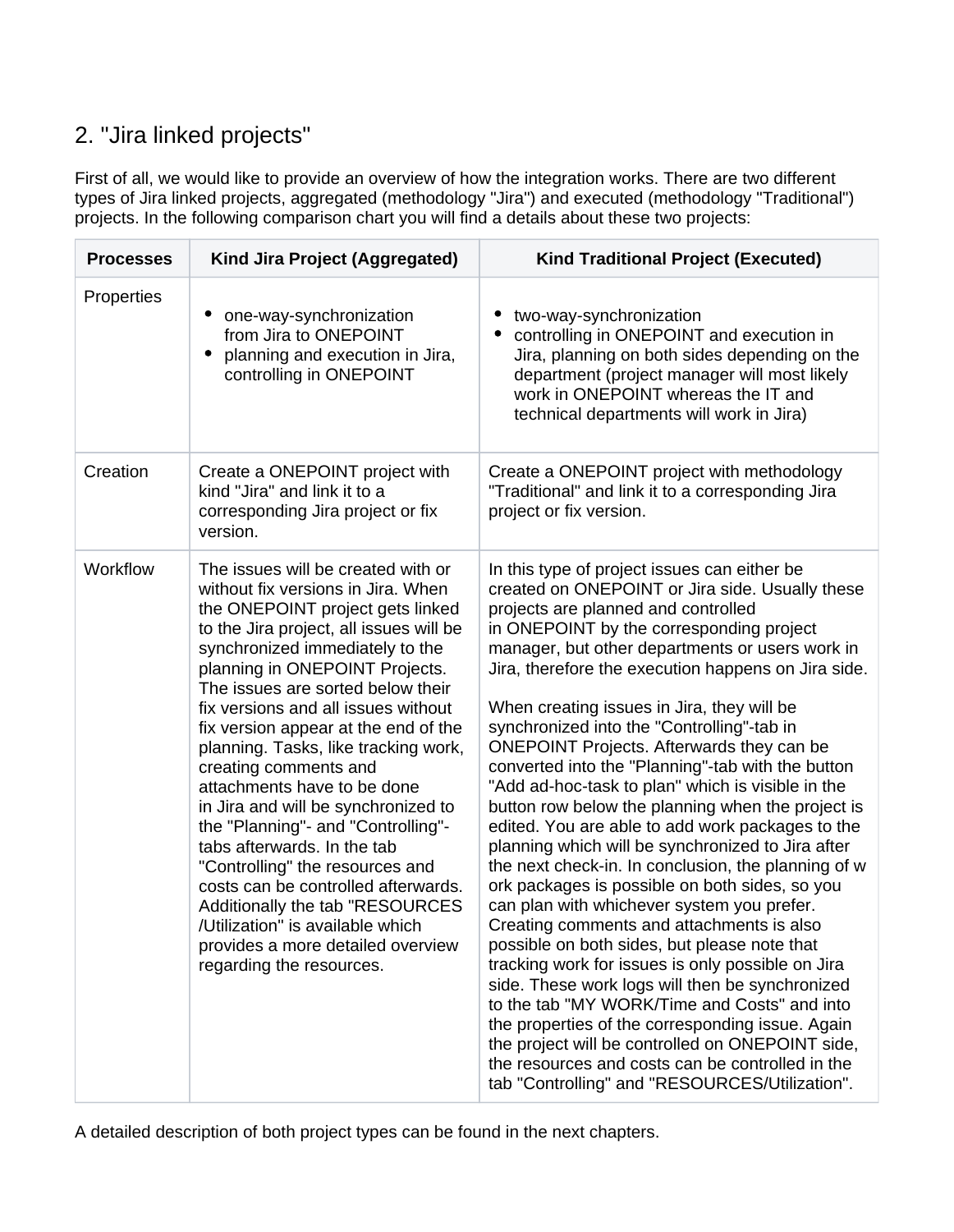# <span id="page-8-0"></span>2.1. Jira Mappings

## <span id="page-8-1"></span>**2.1.1. Status Mappings**

A customizable status mapping is available in "External Apps". The default Jira statuses can be mapped to an ONEPOINT status and will be set for all synchronized work packages according to the mapping. Custom statuses can be mapped and synchronized as well.

The "Status"-field of your Jira-issue does not affect the planning itself, but if needed, it can always be monitored inside the tab "Controlling/Activity List" in the column "Status" or additionally inside the "Edit Ad Hoc Activity"-dialog for ad hoc work packages.

## <span id="page-8-2"></span>**2.1.2. Issue Type Mappings**

All default and custom activity types from "CUSTOMIZE/Activities" in ONEPOINT can be mapped to any Jira issue type. All issues will be synchronized from ONEPOINT to Jira and vice versa with the corresponding mapped issue type in the system settings. The synchronized issue type is additionally visible inside the "Edit Activity"-dialog in the field "Type". Changes which have been made to the issue type in Jira will only be synchronized for ad hoc work packages to ONEPOINT Projects. Issue Types are reportable as well by using the field "Activity.Sub Type".

#### <span id="page-8-3"></span>**2.1.2.1. Excluding Issue Types from the synchronization**

It is possible to exclude issue types from the synchronization by setting the issue type to "-- Not synchronized --" in ONEPOINT's system settings in "ADMINISTRATE/External Apps". Some special cases need to be considered:

- If an issue type gets excluded which is already used for planned ONEPOINT work packages, the corresponding work package won't be deleted in Jira. It remains in Jira, the mapping will be ignored in this case and all changes will still be synchronized to Jira.
- If an issue type gets excluded which is already used for an ad hoc work package in ONEPOINT which is linked to a corresponding Jira issue, the ad hoc work package gets deleted in ONEPOINT, but remains in Jira.
- When creating an issue in Jira with an issue type that is excluded from the synchronization, the issue won't be synchronized to ONEPOINT.
- When creating a planned work package in ONEPOINT with an issue type that is not mapped, the issue will be synchronized to Jira with the next valid issue type from the list in ONEPOINT's system settings in "ADMINISTRATE/External Apps".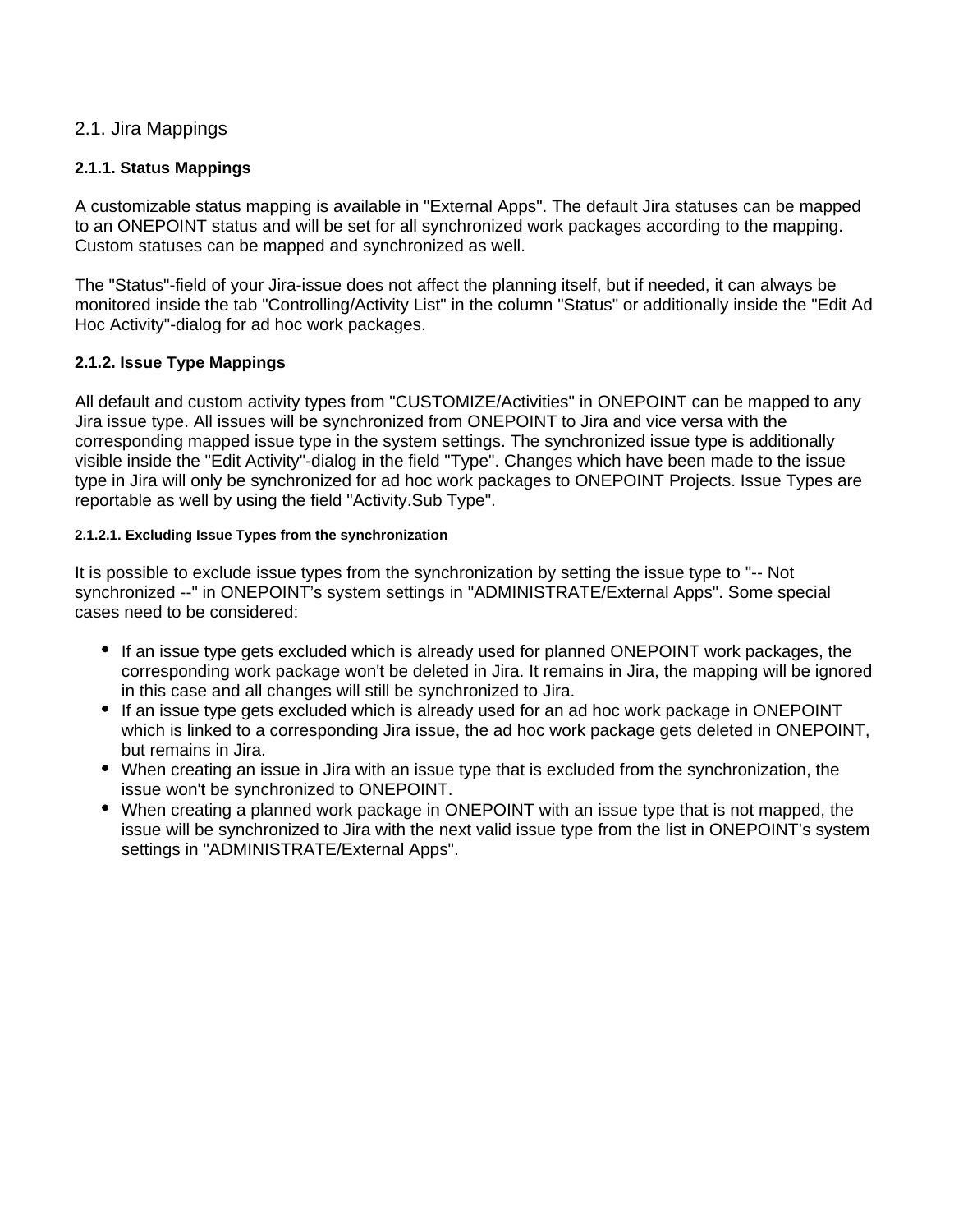#### <span id="page-9-0"></span>**2.1.3. Priority Mappings**

A "Priority"-mapping has been implemented which allows to map the priorities from Jira ("Blocker"," Major", etc.) with the ONEPOINT priorities inside the System Settings in "External Apps". Issues will be synchronized with the corresponding priority which has been set inside the System Settings afterwards, e. g. an issue with "Blocker" in Jira will be synchronized with the corresponding priority icon to ONEPOINT and vice versa. If Jira priorities match more than one ONEPOINT priority the highest priority inside the list in the System Settings will be used for the synchronization. If a priority in ONEPOINT is not set, the mapped value before or afterwards depending on the order inside the list will be used for the synchronization.

| <b>Priority Mappings</b> |                                                                            | $\vert$ A                |
|--------------------------|----------------------------------------------------------------------------|--------------------------|
| <b>Jira Priority</b>     | <b>Jira Description</b>                                                    | <b>ONEPOINT Priority</b> |
| <b>Blocker</b>           | Blocks development and/or testing work, production could not run.          | $\equiv$ Critical        |
| Critical                 | Crashes, loss of data, severe memory leak.                                 | $\equiv$ High            |
| Major                    | Major loss of function.                                                    | $\equiv$ Medium          |
| <b>Minor</b>             | Minor loss of function, or other problem where easy workaround is present. | Ξ<br>Low                 |
| <b>Trivial</b>           | Cosmetic problem like misspelt words or misaligned text.                   | $\equiv$ Trivial         |
|                          |                                                                            |                          |

 $\uparrow$   $\downarrow$ 

#### <span id="page-9-1"></span>**2.1.4. Custom Field Mappings**

This mapping allows to map ONEPOINT custom fields to Jira custom fields in the System Settings in "External Apps". Additionally some default fields of ONEPOINT Projects can also be mapped to custom fields in Jira. The mapping table contains five columns:

- ONEPOINT Activity Field: This column shows the name of the custom field or the default field in ONEPOINT Projects.
- Sync Direction: In this column you are able to define if the fields should be synchronized in both direction, from ONEPOINT to Jira or from Jira to ONEPOINT. For some of the default fields the sync direction is pre-defined, that means these fields can only be synchronized from ONEPOINT to Jira.
- Active: By enabling or disabling this checkbox you can define which fields should be synchronized.
- Jira Issue Field (Jira Internal Field Name): This column shows the name of the custom field in Jira.
- Jira Wiki Markdown: We also support the synchronization of wiki formats in both directions now. This point will be further described in chapter 2.1.4.1.

Currently the custom field types "Checkbox", "Choice", "Date", "Decimal", "Memo", "Number" and "Text" are supported. These fields must be mapped to the same field types in Jira, e.g. a "Date"-custom field needs to be mapped to a "Date"-field in Jira, otherwise the synchronization won't work. For some of these fields more constraints need to be considered:

- Custom fields with the type "Checkbox" in ONEPOINT needs to be mapped to a Jira custom field with the type "Single Choice". Afterwards the values "Yes" and "No" must be defined as possible choices for this field in Jira.
- Custom fields with the type "Choice" in ONEPOINT needs to be mapped to a Jira custom field with the type "Single Choice". It is required to define the same choice options as in ONEPOINT so that a successful synchronization is possible. If a choice option is available in ONEPOINT, but not in Jira, the corresponding issue won't be synchronized.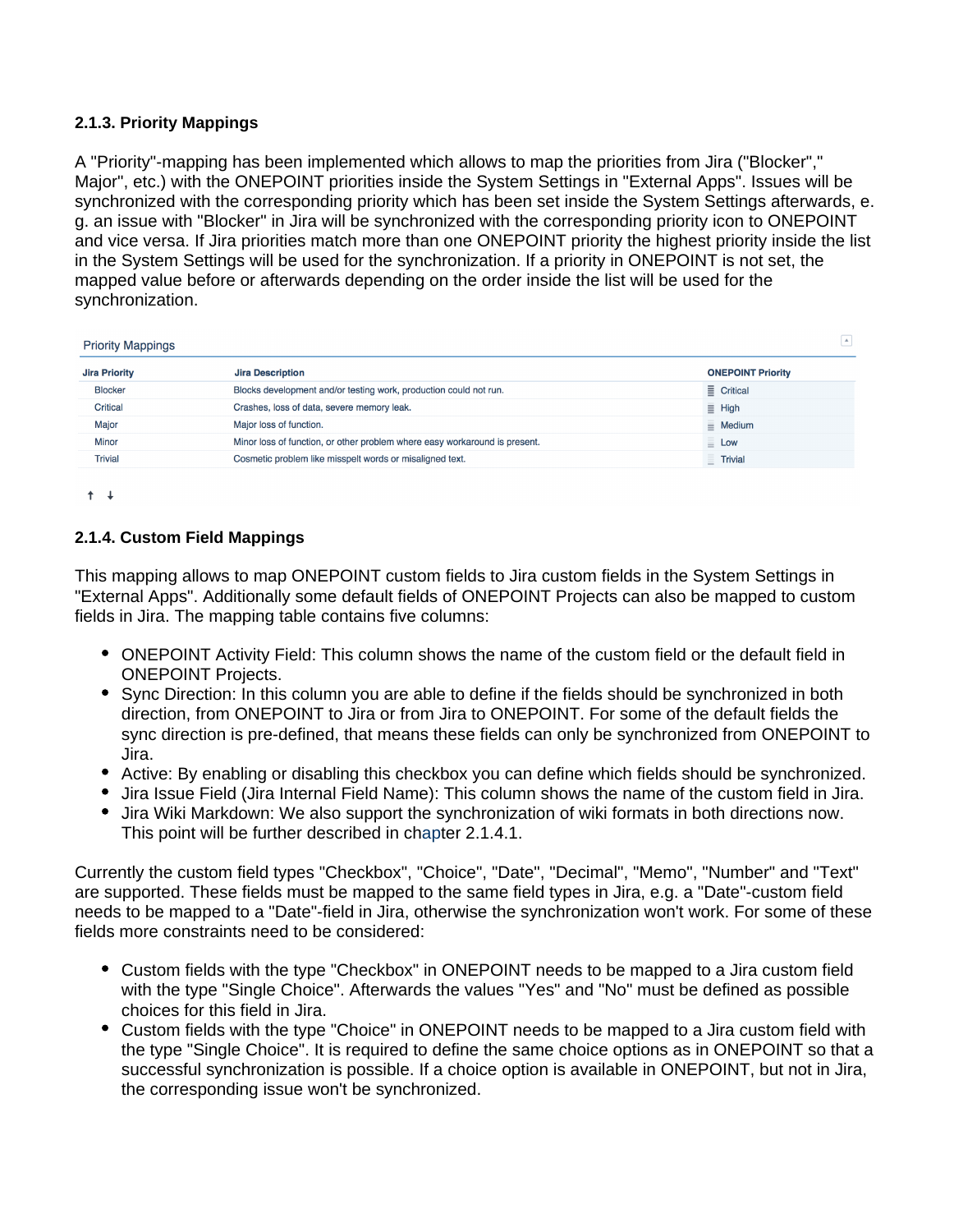Additionally, the following default fields from ONEPOINT Projects are supported and can be mapped to Jira custom fields. Please note, that these fields can only be synchronized from ONEPOINT to Jira:

- Actual Costs: All activated cost types of your ONEPOINT instance can be mapped to Jira custom fields.
- Assigned Resources: If a resource or pool is assigned in ONEPOINT, the corresponding pool or resource name of the Jira user is shown in this field in Jira.
- Created
- Expanded Assigned Resources: If a pool is assigned in ONEPOINT, all included resources that have a corresponding Jira users are shown in this field in Jira.
- Modified
- Plan Costs: All activated cost types of your ONEPOINT instance can be mapped to Jira custom fields.
- Responsible Resource
- Start (start date of work packages)
- WBS Code (global): Synchronizes the project number and the wbs code to the mapped custom fields to Jira.

If you make changes on custom fields in Jira which are linked to work packages in ONEPOINT which are part of the planning, a blue icon gets shown in the properties of the work packages in ONEPOINT. Similar to the "Active Assignment"- and "Active Title/Description"-features you can take over the new value from Jira to planning in ONEPOINT or you can reset the custom fields to the original planned values. After checking-in the project plan, Jira as well as ONEPOINT Projects should contain the same values.

#### <span id="page-10-0"></span>**2.1.4.1. Synchronization of markdown formatting**

The formatting of the following default fields can now also be synchronized to ONEPOINT or Jira: "Issue: Description", "Issue: Comment", "Log Work: Description" and "Project: Description". That means if these fields are formatted with bold, italic etc. in Jira or ONEPOINT, they will also be displayed with these formats in the second system. Additionally, it is also possible to enable the checkbox "JIRA Wiki Format" in the "Custom Field Mappings"-section for custom types with the type "Memo". Afterwards also the format of these fields will be synchronized depending on the sync direction. Please note, that currently only the supported ONEPOINT formats (headings, bold, italic, ordered list, unordered list, link and quote) are supported to be synchronized correctly.

# <span id="page-10-1"></span>2.2. Projects of kind "Jira"

Projects with kind "Jira" are read-only in ONEPOINT Projects. The planning-hierarchy of projects of kind "Jira" only consists of the activity types "Sprint" and "Task". Such projects do not allow changes inside the planning on "ONEPOINT Projects"-side and get directly imported from your Jira-server.

The transferred data gets translated in the following way:

| Jira                                                                          | <b>ONEPOINT Projects</b>                                                                                                                           |
|-------------------------------------------------------------------------------|----------------------------------------------------------------------------------------------------------------------------------------------------|
| <b>Fix Version</b>                                                            | <b>Sprint</b> (Jira's release-date gets translated to Sprint's "Finish"-<br>date)                                                                  |
| <b>Issue</b>                                                                  | Task                                                                                                                                               |
| (For example Bug, New Feature,<br>Task, Sub-task Improvement, Epic,<br>Story) | (At least 2nd outline-level, always has a parent-sprint which gets<br>chosen according to the latest fix version entered for the issue in<br>Jira) |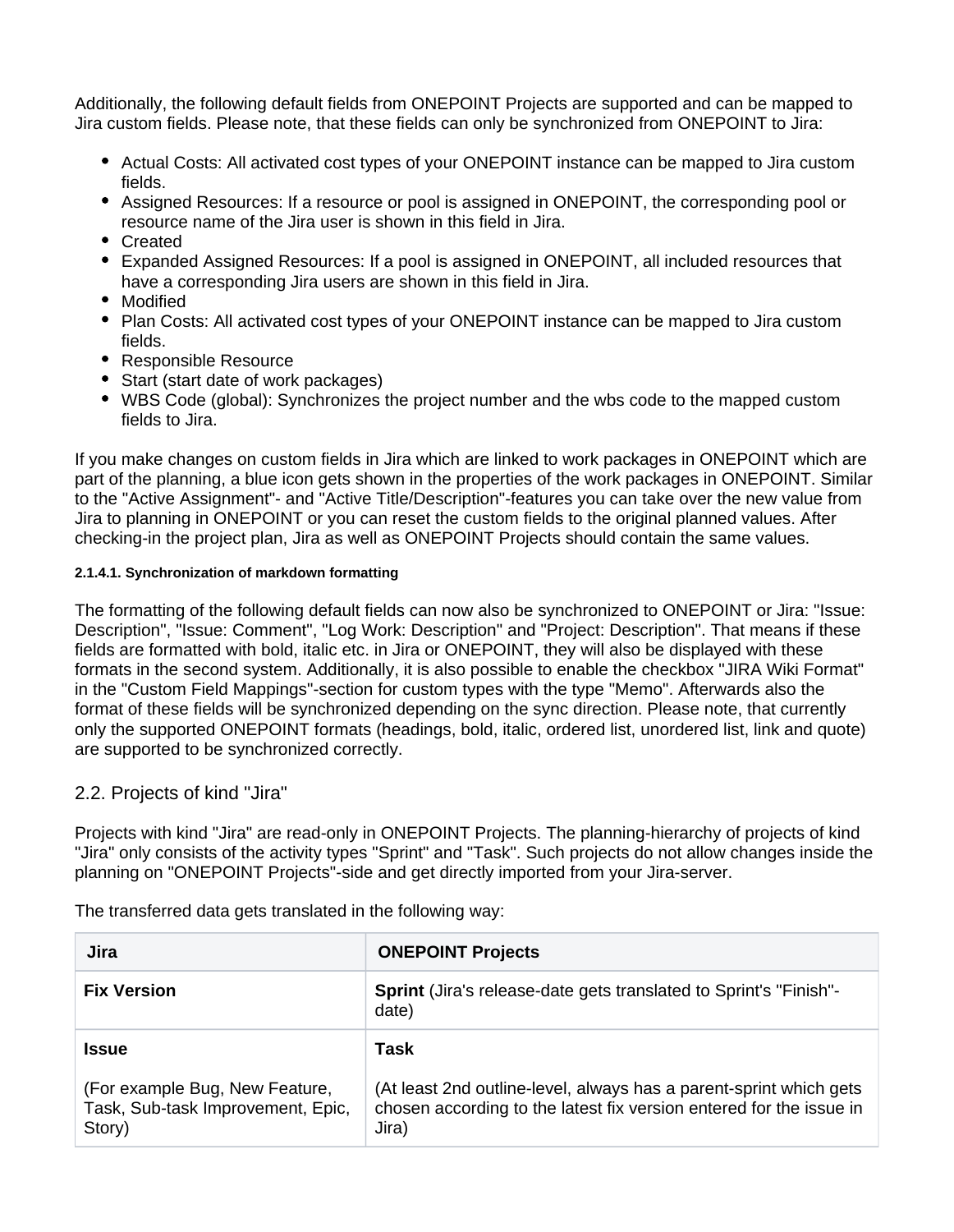| <b>Original Estimate/Estimated</b>  | "Base"-effort                                                                                             |
|-------------------------------------|-----------------------------------------------------------------------------------------------------------|
| <b>Remaining Estimate/Remaining</b> | "Open"-effort (Requires Jira-worklog synchronization and<br>"Allow contributor estimations" both enabled) |
| <b>Time Spent/Logged</b>            | "Actual"-effort (Requires Jira-worklog synchronization enabled)                                           |

## <span id="page-11-0"></span>**2.2.1. To create a project of kind "Jira"**

- 1. Select the tool-group "PROJECTS" and select a portfolio for which your user-account owns at least "Manager"-permissions
- 2. Click the button "New Project" (Will open the "Properties"-form of the new project)
- 3. Select "Jira" for the chooser "Kind"
- 4. Enter a name for your project
- 5. Click the button on the right side of the "Link to Jira Project"-chooser. This will open a subdialog allowing to choose a remote Jira-project or version from which tasks and versions should get imported
- 6. After the project or version on Jira-side was chosen, confirm the subdialog "Jira Project or Version" with "OK"
- 7. Next scroll down a bit inside the "Properties"-form to the section "Constraints" and enable or disable "Allow contributor estimations" as required
- 8. After confirming the project-creation with the button "Save" on the upper right side of the form the planning will get retrieved from Jira

# **Setting "Allow Contributor Estimations" for step 7 above**

If you are using Jira-worklog-synchronization, having "Synchronize Jira worklogs (time-tracking)" enabled in the tool "External Apps" and you would like to monitor the tracked values in ONEPOINT Projects, please make sure to enable the setting "Allow contributor estimations" for the project, otherwise you are not able to monitor the actual and completed values in ONEPOINT Projects.

## <span id="page-11-1"></span>**2.2.2. Sort-order of "Sprints" and "Tasks"**

These are the rules for the sort-order of Sprints and Tasks in the planning and controlling shown inside the tool "PROJECTS":

- Tasks will always first be sorted according their "Importance", starting with highest importance and then descending. All tasks with the same priority will be sorted alphabetically by their names afterwards.
- Sprints will always be shown in the same order like you would see them in Jira or Greenhopper's planning-views, except versions without a release-date - These will always be shown at the end of the "Activity List" of the tool "Planning".

## <span id="page-11-2"></span>**2.2.3. Start- and finish-dates of "Sprints"**

The activity-type "Sprint" that is used to describe Jira's versions will always have a start- and finish-date. Since neither ONEPOINT's nor Jira's projects will always have a release-date, some rules are needed:

- The first start-date:
	- 1. Will be the taken from the project's tab "Properties" in the tool "PROJECTS"
	- 2. If this start-date cannot be applied (If Jira's release-date is earlier than the project's start-date in the tab "Properties"), then use a fictive ten-day duration until the start-date was corrected.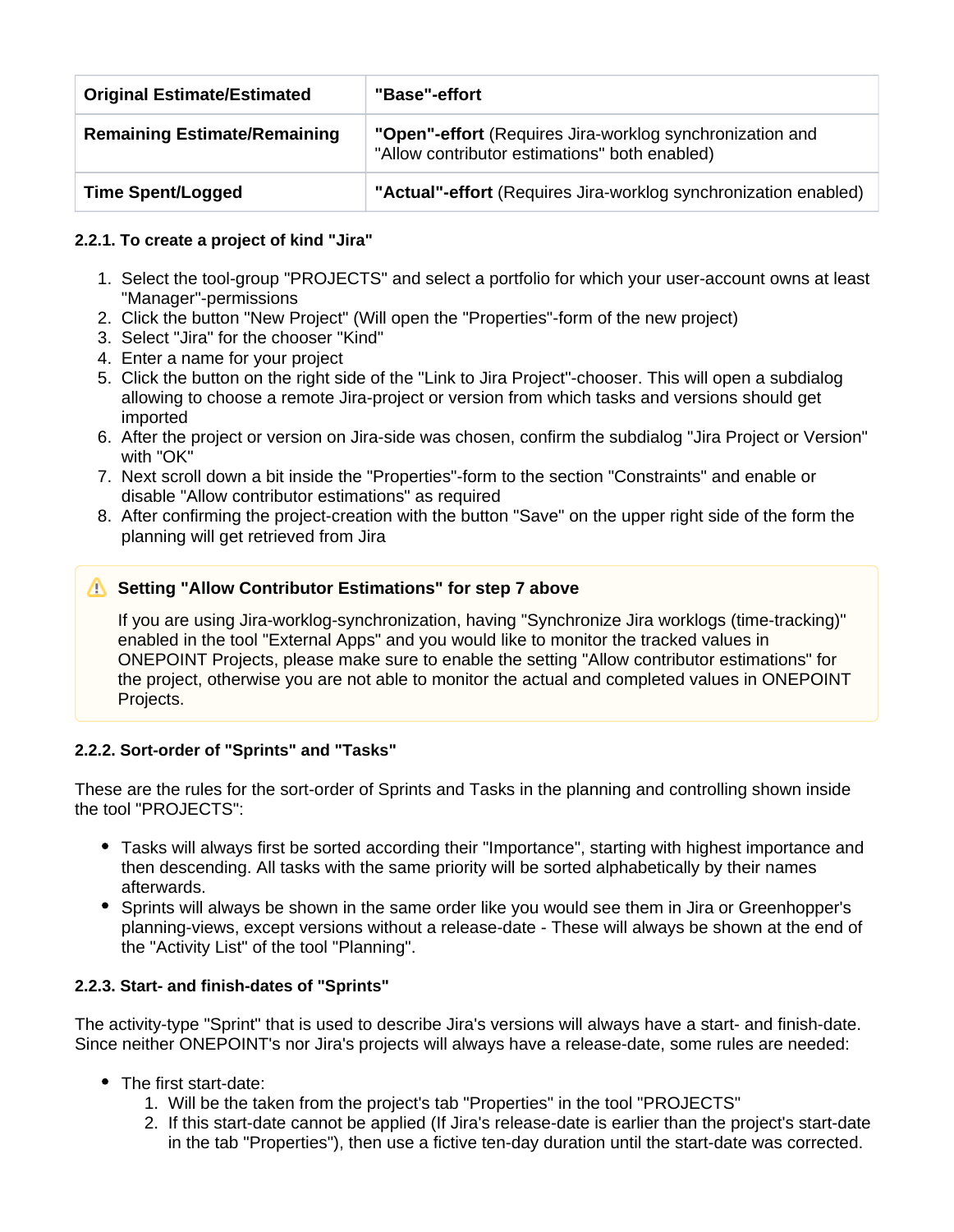- All other start-dates:
	- 1. if a new Sprint's finish-date is not identical to the previous Sprint's one, then use the previous Sprint's finish-date as start-date for the new one
	- 2. If the previous Sprint's finish-date is identical, then make both Sprints run parallel (Apply identical start- and finish-dates)
- If a Jira-version does not have a release-date:
	- 1. Inherit the project's finish-date from the project's tab "Properties" in the tool "PROJECTS"
	- 2. Inherit the finish-date of the parent Sprint (For child-versions, when using Greenhopper)
- If a child-version's release-date was defined to be later that the parent's, then this date will override the parent-Sprint's finish-date
- If no finish-date was created for the project in the tab "Properties", then always use the start-date of the project as finish-date if no other is available (Will result in a one-day duration for all sprints if no finish- or release date was entered, neither on ONEPOINT- nor on Jira-side

## **Limited real-time synchronization for changes on JIRA's versions**

Please note that changes on Jira's versions can in most situations not be synchronized in realtime because of technical limitations. Instead these changes will only be applied during the next daily synchronization-cycle. If needed, you can always force a full synchronization-cycle to update all changes by clicking the button "Synchronize" in the tool "External Apps", using the "Administrator"-login.

## <span id="page-12-0"></span>**2.2.4. Public levels when using projects of kind "Jira", combined with the "Program Management Option"**

The optional module "Program Management" allows to include projects of kind "Jira" as sub-projects in other plannings. If tasks or sprints of sub-projects shall be shown in the master-planning, they will have to be marked as "Public". For projects of kind "Jira" we included a setting which allows to apply this setting automatically:

Depending on the entered outline level, the synchronized work packages of projects with kind "Jira" are public by default when the chooser "Public Activity Levels for Jira" is activated in "External Apps" (Can only be accessed after signing on with the "Administrator"-account). The outline level can be set to "None", "All" or to a specific level (1st Level etc.).

# <span id="page-12-1"></span>2.3. Projects of kind "Traditional"

This latest way to connect ONEPOINT Projects to Jira is similar to a project of kind "Jira", but here any existing project of kind "Traditional" can be linked to a project or version stored in your Jira-server, allowing to maintain a planning in ONEPOINT while executing the project on Jira-side.

- 1. Select the tool-group "PROJECTS" and select a project of kind "Traditional" in the navigator for which your user-account owns at least "Manager"-permissions
- 2. Click the button on the right side of the "Link to Jira Project"-chooser. This will open a subdialog allowing to choose a remote Jira-project or version
- 3. After the project or version on Jira-side was chosen, confirm the subdialog "Jira Project or Version" with "OK"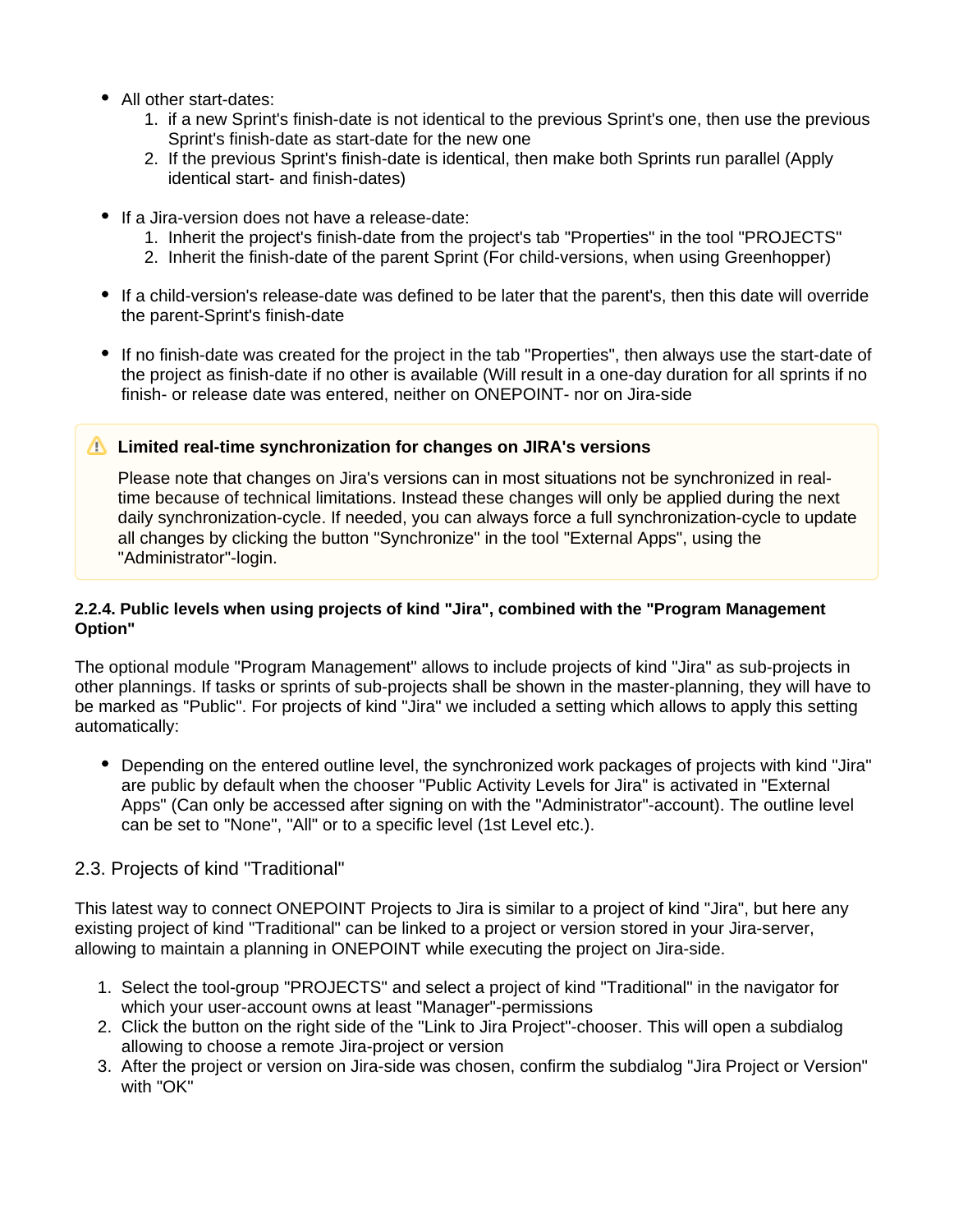When linking an existing project plan to a Jira project, all issues get immediately synchronized to Jira. If you are currently editing the planning, the last submitted plan version will be synchronized to Jira. All new changes will be synchronized to Jira after checking-in a new version of the project plan.

Please note that after checking in a new version, all tasks or work packages in your planning will be mirrored to your Jira project and all existing issues in Jira will appear on ONEPOINT-side as "Issues" or "Tasks" depending on the entered values inside the "Issue Type Mapping", inside the tab "Controlling", too.

Further information on the "Jira Executed" project can be found in the following document:

<https://www.onepoint-projects.com/en/resources/datasheets/jira-connector>

#### <span id="page-13-0"></span>**2.3.1. Active Assignments**

An active assignment is shown when the assignee in Jira differs from ONEPOINT's planning, but it will not replace the planned assignment automatically. The described functionality works as follows:

An active assignment is auto-generated when a synchronized issue is reassigned in Jira. In this case an icon appears beside the "Resource"-column in the tab "Planning/Activity List". By clicking on this icon when the planning is in edit-mode a new dialog will be available in which you are able to accept the assignment from Jira or to reset it to the planned assignment. Due to this functionality, reassignments do not get lost in the re-planning cycle, but it is still easily possible to reset the assignment to the previously planned value.

A few special cases need to be considered when using this functionality:

- In case that the assigned resource from Jira does not exist on ONEPOINT side, the planned resource will be marked with an asterisk in ONEPOINT, but it won't be synchronized to Jira.
- Resources which were not part of the project team in ONEPOINT so far, will be automatically added to the project team as soon as an assignment is available for them on Jira side.
- If multiple resources are assigned to a work package in ONEPOINT, the issue in Jira remains unassigned. If a user, who is not part of the planned resources in ONEPOINT, is assigned to the task in Jira afterwards, that user will be shown as an active assignment in ONEPOINT.

#### <span id="page-13-1"></span>**2.3.2. Active Work Package Title and Description**

Similar to the functionality "Active Assignments", this functionality has been implemented for the title and the description of work packages as well. If the title or description of an issue in Jira gets changed and the corresponding linked work package is planned in ONEPOINT, a blue icon appears in the activity list and in the properties of the work packages. When editing the project plan, you can either take the new value over into the planning or reset it to the original planned value. After checking-in the project plan, Jira as well as ONEPOINT should have the same value.

Please note, that there is one restriction when using this functionality: If the description of an issue is empty and adding a description in Jira, resetting it to an empty description in ONEPOINT does not work anymore. The description remains in Jira although the field is empty in ONEPOINT.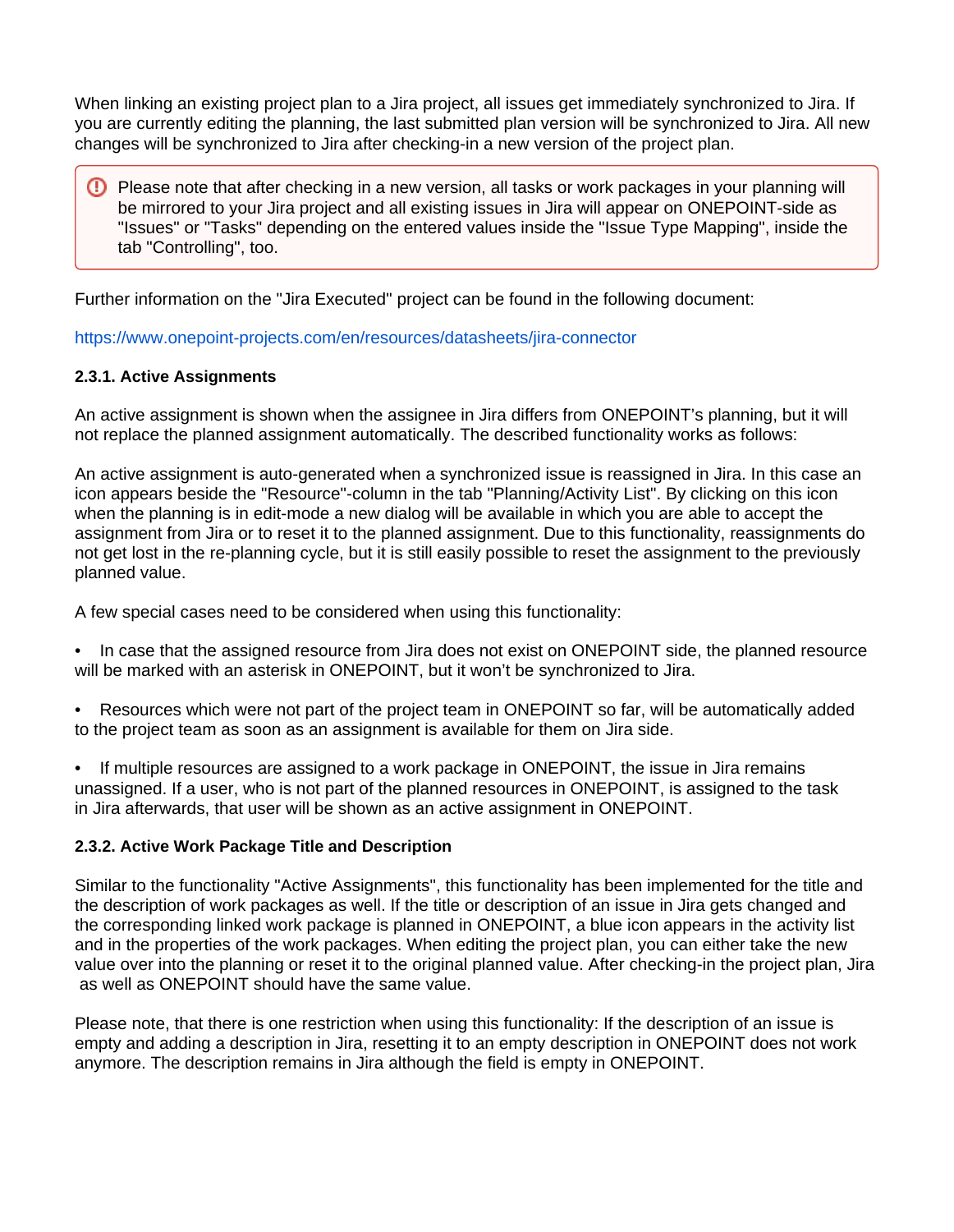## <span id="page-14-0"></span>**2.3.3. Asynchronous check-in**

This functionality improves the waiting time for check-in operations and works as follows: When checkingin a project plan, users will not have to wait for the following Jira sync to finish anymore and instead a "Lock"-icon will appear beside the project name which says "Project plan is currently being locked by Jira System". As soon as this icon is shown, the user is able to switch to another project or tab and can continue his work, while the usual Jira sync runs in the background.

## <span id="page-14-1"></span>**2.3.4. Draft work packages**

It is possible to exclude work packages from the synchronization with Jira by enabling the checkbox "Draft" in the properties of the corresponding work package. When enabling this checkbox, no data (including work records, comments, attachments etc.) regarding such work packages will be synchronized between Jira and ONEPOINT, but the effort of the work package will still be shown in the resource utilization and allocation. Please be aware of the following behavior when using this setting:

- If the work package is created in ONEPOINT and marked as draft before the check in, this work package will not be created in Jira until the draft setting is deactivated. No Jira ID will be shown in the activity lists.
- If the work package has already been synchronized, but is marked as draft afterwards, no further changes to this work package will be synchronized to either system after the check in. The corresponding Jira ID will be struck through in the activity lists. When deactivating the draft setting again, the synchronization will be re-established and the current state of the work package properties in ONEPOINT will be synchronized to Jira.
- If the work package is marked as draft in ONEPOINT and deleted in Jira, the Jira ID will be removed from the work package in ONEPOINT and when deactivating the setting at a later point, a new task will be created in Jira.
- If the work package is marked as draft and is deleted in ONEPOINT, the task will also be deleted in Jira, if possible.

# <span id="page-14-2"></span>**2.3.5. Manager Estimations**

With this functionality, it is possible to control the "Remaining Estimate" in Jira by adjusting the "Revised Effort" in ONEPOINT within the tab "PROJECTS/Controlling/Resources/Progress". After saving the changes in this tab, the updated "Remaining Estimate" will also be set in the corresponding Jira tasks. Please note however that it is not possible to change the status of a task with this functionality, as it will always be controlled by Jira due to respective Workflows.

## <span id="page-14-3"></span>**2.3.6. Surrogates and the hierarchy of tasks**

In Jira, you can create sub-tasks for tasks, which work like regular tasks for the most part. In ONEPOINT however, activities will either be a work package or a phase, containing other activities, which means that some data from Jira in this case requires some specific handling to reflect the data properly. Therefore, sub-tasks from Jira are handled as follows:

- After the creation of a sub-task in Jira, it will be created in ONEPOINT as an Ad Hoc Work Package, which will also be shown below their corresponding parent task, if it has been taken over into the planning. At this point, the aggregation of the initial estimate of the sub-task is not possible due to ONEPOINTs data structure.
- If the sub-task is then also taken over into the planning, the corresponding parent task will automatically be converted to a project phase to show the task hierarchy as accurately as possible in ONEPOINT. At this point, the aggregated estimates of both the parent and sub-tasks will be shown for the newly created project phase.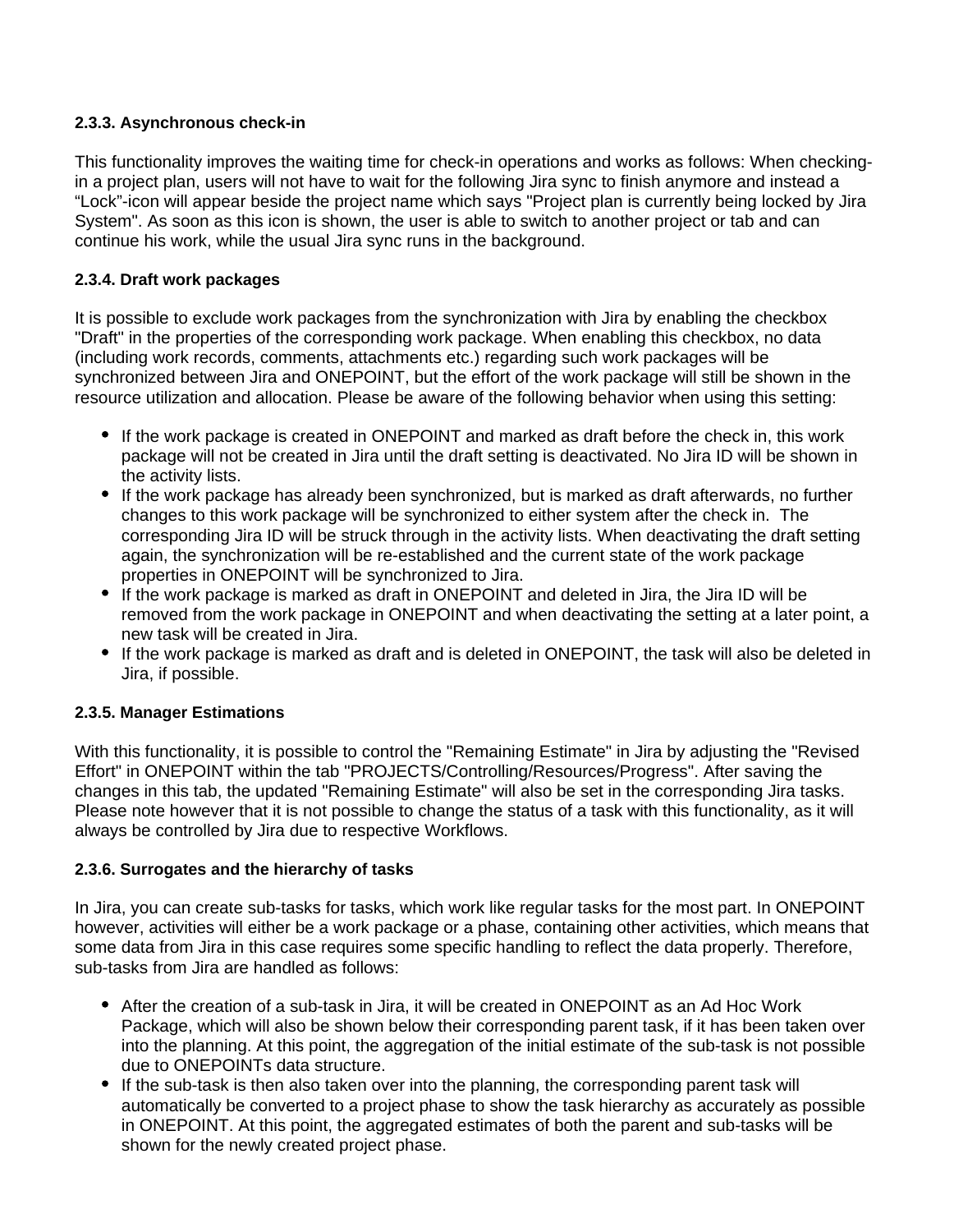During the creation of the project phase, a surrogate for the parent task will also be created to show data from Jira that can not be stored for project phases in ONEPOINT like base effort, work records and assignments. This surrogate will be shown in cursive text.

# <span id="page-15-0"></span>3. Resource-Assignments for Jira-Projects

# <span id="page-15-1"></span>3.1. Automatic Resource-Assignments

Resources will be automatically assigned if an automatic synchronization of changes takes place (either during a daily synchronization-cycle or if changes were applied to issues in Jira). Our web-application always retrieves the field "Username" from Jira and compares it with ONEPOINT's resources and useraccounts, following these rules:

- First of all, the user can only be automatically assigned to issues in Jira by ONEPOINT Projects if the user has the "Assignable User" issue permission for the corresponding Jira project.
- If a resource has the "Jira Username" property then only this property is compared to the name of the Jira user. Specifically, the resource- and the user-name in ONEPOINT Projects will **not** be checked. For more details see section: The "Jira Username" property of resources
- If the "Jira Username" property of the resource in ONEPOINT is identical to the username in Jia then the resource is assigned in ONEPOINT or the corresponding user is set as assignee in Jira.
- If the resource has no "Jira Username" then the resource-name is compared to the "Jira Username". For exceptions see the section below: The "Jira Username" property of resources
- If no "Name"-field can be matched to the given "Username", then the user-name of ONEPOINT Projects user-accounts are checked. If the names match then the primary resource of the matching ONEPOINT Projects user is taken as the matching resource.

# **Asterisk beside Resource Name**

In the following cases an asterisk is shown beside the resource name in ONEPOINT:

- Inactive assignments are shown if multiple resources are planned in ONEPOINT, but only one is active - the one that is assigned in Jira. All others are inactive and are shown with an asterisk.
- Inactive assignments are shown with an asterisk in case that the resources are not planned in ONEPOINT, but tracked work in Jira.
- Inactive assignment are shown with an asterisk if they were assigned to work packages and tracked work in the past, but have been deleted from the work package. The work logs must still be shown, therefore the resource gets also shown, but with an asterisk.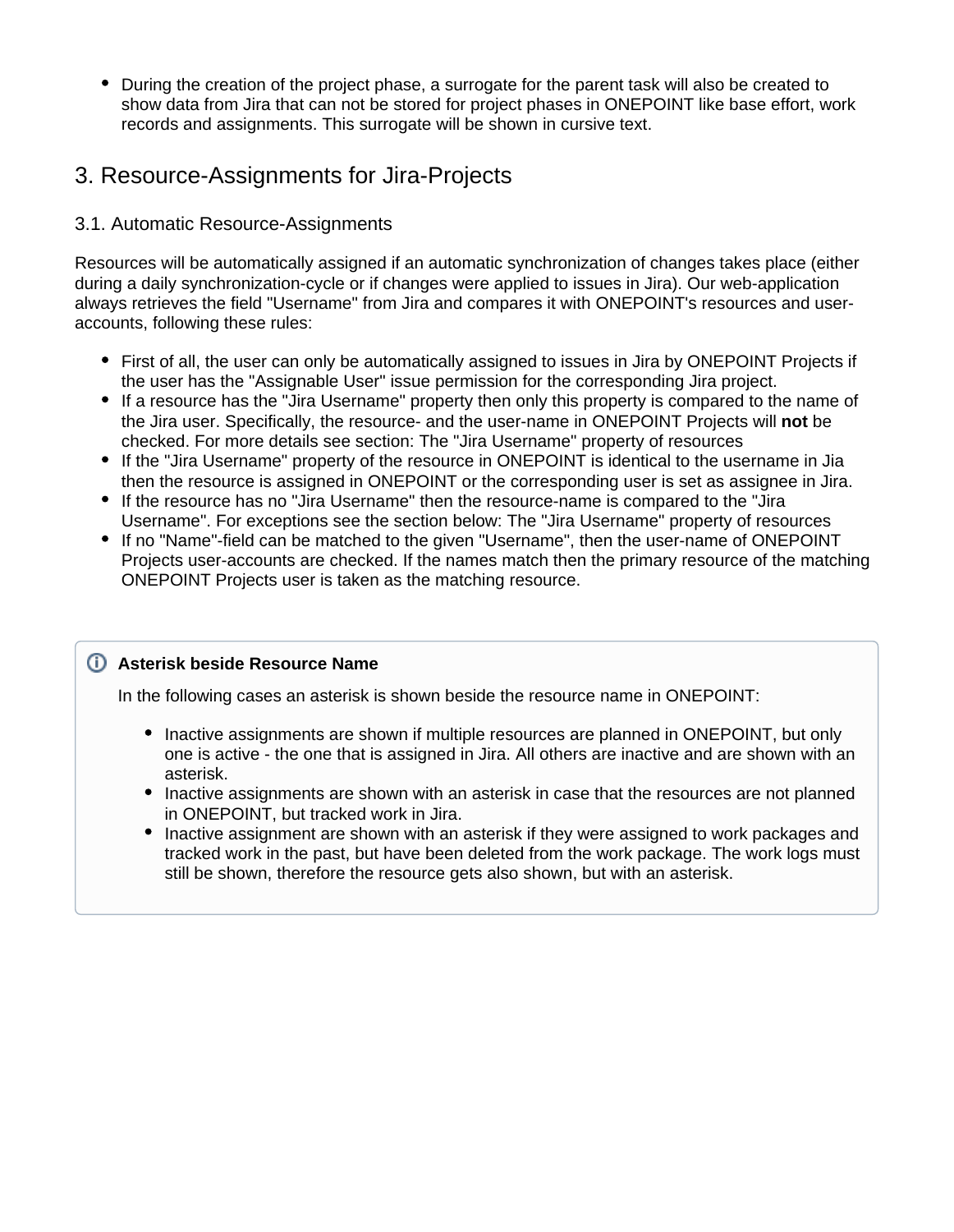#### **Handling of multiple resource assignments**

In ONEPOINT Projects it is possible to assign multiple resources to work packages. Please note that these multiple assignments can not be automatically assigned to Jira issues, because in Jira there is always only one assignee. When creating a new task with multiple assignments in ONEPOINT Projects, the responsible resource will be set as the assignee in Jira.

## **Resource Names when synchronizing with Jira Cloud**

Due to some differences in the API for Jira Cloud instances, the names (or Jira Username property) of the resources need to be matched with the full mail address of the Jira users, that they use to login to the Jira instance!

In case the resources name or Jira Username property is configured correctly, but the assigments are still not synchronized as expected, please check in the user administration of your Jira cloud [\(h](https://id.atlassian.com/manage-profile/profile-and-visibility) [ttps://id.atlassian.com/manage-profile/profile-and-visibility](https://id.atlassian.com/manage-profile/profile-and-visibility)), if the visibility setting (Who can see this?) of the email address field is set to either "Organization", which should be sufficient in most cases, or "Anyone", if Organization does not work either. Any users affected by this issue should also be listed in "PROJECTS/Properties/History" of any synchronized project, that they are a part of.

## <span id="page-16-0"></span>3.2. The "Jira Username" property of resources

This property is needed in the rare case when the resource name in ONEPOINT Projects should be different from the names of the Jira users. It is unique for resources, however, the "Jira Username" of one resource may be the same as the resource-name of a different resource (e.g. ONEPOINT resource with the name "Jane Doe" may have the "Jira Username" "jd" and a different resource with name "jd" without a Jira Username or with a different one - may also exist). For details see below.

This property can be set via API, XLS import or via the <OpResource.JiraUsername> section of the ONEPOINT Projects configuration when configuring external systems like LDAP, Atlassian Crowd or Azure AD.

The "Jira Username" property is the ultimate truth when mapping ONEPOINT resources to Jira users:

- If a Jira user matches a resource with a specific "Jira Username" and second resource would have a matching resource-name then the second resource is ignored.
- If a resource with a "Jira Username" is assigned in ONEPOINT then only the "Jira username" is checked when synchronizing to Jira. If no direct match is found then the resource is not assigned in Jira, even if the resource-name would match a user in Jira.
- If user is assigned in Jira, this user matches a resource-name in ONEPOINT and this resource has a different "Jira Username" then the resource is not assigned in ONEPOINT.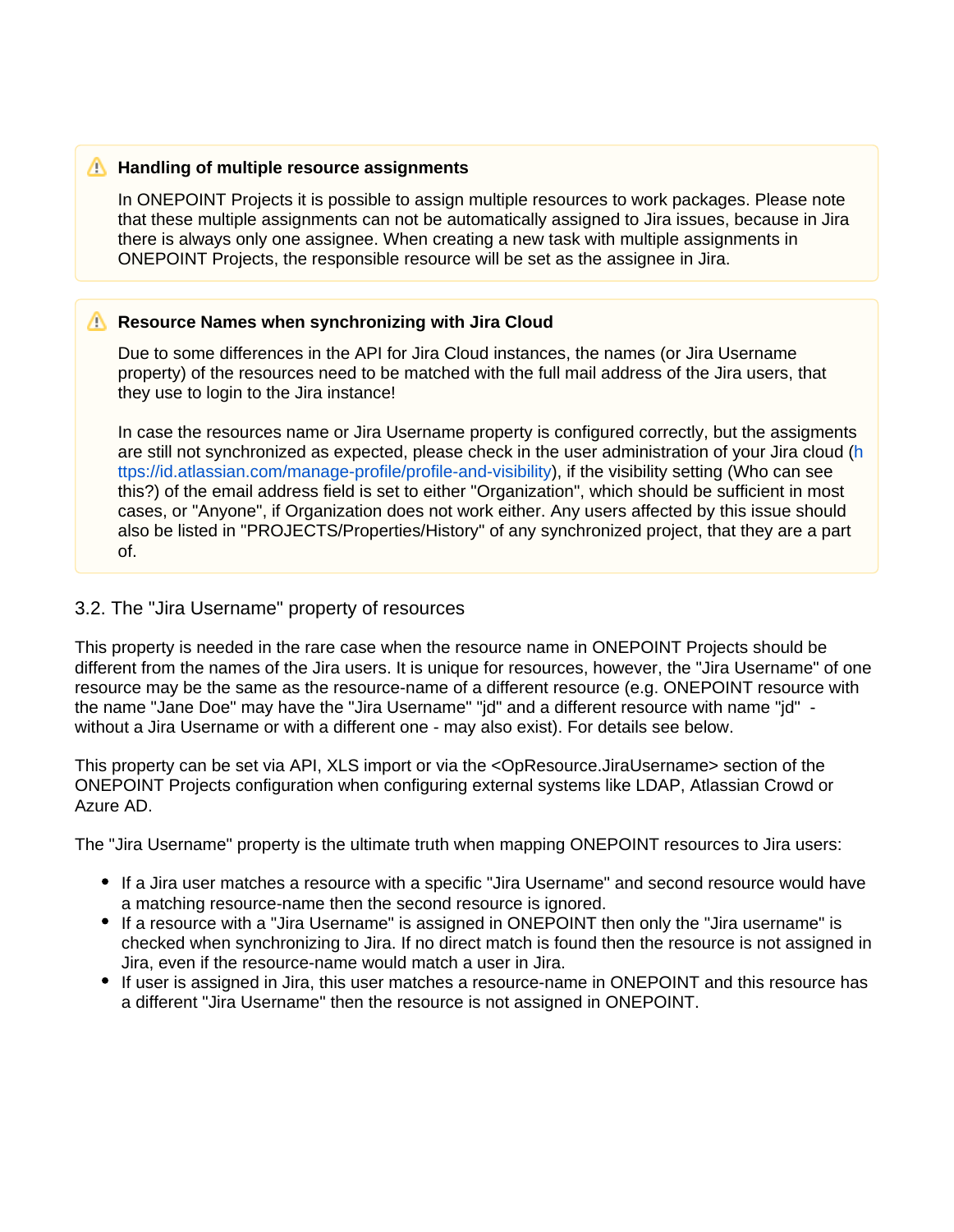# <span id="page-17-0"></span>4. Advanced Configuration Options

These optional configuration parameters can only be applied to a "Enterprise Server" web-application hosted by your own servers. These configuration parameters will require changes to be made to the file " configuration.oxc.xml", which can usually be found in the folder "Onepoint Project Home /onepoint". More information about the file "configuration.oxc.xml" can be found in the "ONEPOINT Projects" installation manual.

# <span id="page-17-1"></span>4.1. Connecting to Jira via HTTPS

In most situations it is not essentially required to follow these steps to connect to your httpsenabled Jira-server, so for trial setups you could usually skip this part. But for HTTPS-enabled production-servers please make sure to configure your "ONEPOINT Projects"-server like shown below.

To configure your "ONEPOINT Projects"-server to allow access to Jira using HTTPS perform the following steps:

- 1. Download the X.509 certificate of your Jira-server using your favourite browser and save it to a local file (We'll call this file, including its path "path to jira cert" during these steps)
- 2. Run the command "keytool" in the terminal or command-line (A small tool that was installed along with Java, you'll find it in your Java-installations "bin"-folder) to add the downloaded certificate to a keystore-file (We'll call the filename and its full path "path to keystore file"). Here's an example:

keytool -importcert -file path\_to\_jira\_cert -keystore path\_to\_keystore\_file -storepass keystore\_password

The given keystore will be created if it does not exist. The "keystore password" should be a strong password which will be needed to access the keystore-file.

3. Add the path to the keystore and the required password from above to the configuration-file of your ONEPOINT-server's installation (The file "configuration.oxc.xml" in the folder "Onepoint Project Home/onepoint"):

```
</database>
<!-- Insert your configuration parameters here -->
     <ssl-trustStore>path_to_keystore_file</ssl-trustStore>
     <ssl-trustStorePassword>keystore_password</ssl-trustStorePassword>
</configuration>
```
After applying the changes please make sure to restart the Tomcat application-server.